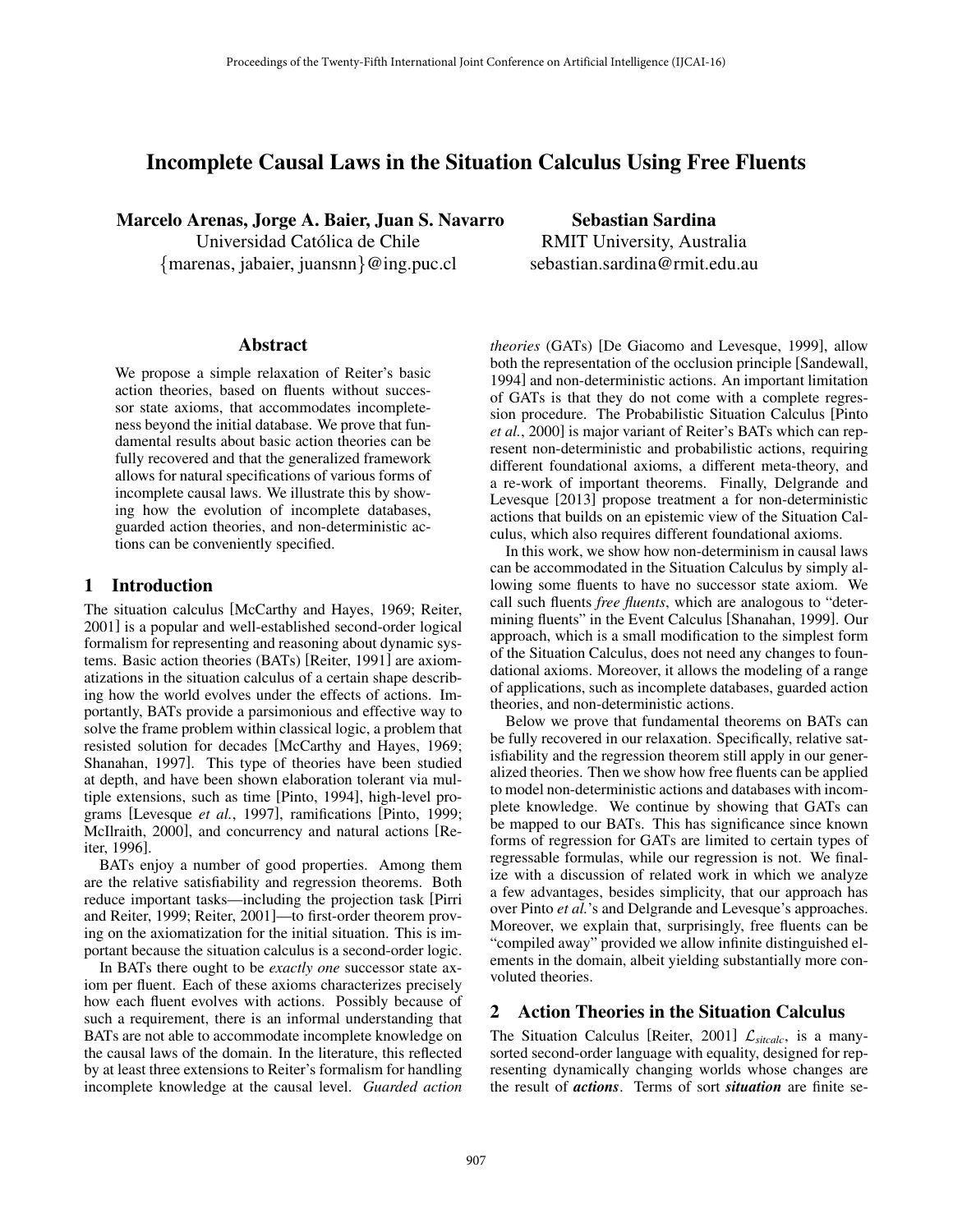quences of actions: the empty sequence is denoted by the distinguished constant  $S_0$ , and  $do(a, s)$  denotes the situation that results from performing action *a* in situation *s*. For legibility, we write  $do([A_1, \ldots, A_k], s)$  to denote the situation resulting from executing actions *A*1*,...,A<sup>k</sup>* in situation *s*. Sort *object* is a catch-all sort for terms that denote objects of the world.

In *Lsitcalc*, *fluents* describe the dynamic aspects of the world. A relational (functional) fluent is a predicate (function) whose last argument is a situation, and thus whose truth value (value) can change from situation to situation. For example, relational fluent *Broken*(*x, s*) can be used to denote that object *x* is broken in situation *s*, and functional fluent *salary*( $x, s$ ) to denote the salary of employee  $x$  in situation  $s$ .

Actions need not be executable in all situations. Predicate  $Poss(a, s)$  is used to state that action *a* is executable in situation *s*. Finally, the distinguished binary predicate  $s \subseteq s'$ states that situation *s* represents a sub-history of situation *s*, that is,  $s' = do([A_1, \ldots, A_k], s)$ , for some non-empty sequence of actions  $A_1, \ldots, A_k$ .

A formula  $\varphi$  of  $\mathcal{L}_{\text{sticalc}}$  is called *uniform* in situation term  $\sigma$  [Reiter, 2001] if the only situation term mentioned in  $\varphi$ is  $\sigma$ , neither *Poss*,  $\Box$ , nor equalities between situations are mentioned, and there is no quantification over situations.

In this paper we embrace Reiter's *basic action theories* (BATs), which is a well-established form to build  $\mathcal{L}_{\text{sticalc}}$ theories. Let  $\mathcal{D} = \mathcal{D}_{poss} \cup \mathcal{D}_{ssa} \cup \mathcal{D}_{una} \cup \mathcal{D}_{S_0} \cup \Sigma$  such that: (1) *Dposs* is the set of *precondition axiom* of the form  $Poss(A(\vec{x}), s) \equiv \Pi_A(\vec{x}, s)$ , where  $\Pi_A(\vec{x}, s)$  is a formula uniform in *s*; (2) *Dssa* is the set of *successor state axiom* characterizing how fluents evolve w.r.t. actions (see below); (3) *Duna* is the set of *unique names axioms* for actions; (4)  $\mathcal{D}_{S_0}$  is a set of formulae uniform in  $S_0$ , defining the initial situation; and (5)  $\Sigma$  is a set of domain-independent foundational axioms.

In particular, the set *Dssa* contains one *successor state axiom* (SSA) per relational fluent *F* and functional fluent *f* of the form  $F(\vec{x}, do(a, s)) \equiv \Phi_F(\vec{x}, a, s)$  and  $f(\vec{x}, do(a, s)) =$  $y \equiv \Phi_f(\vec{x}, y, a, s)$ , resp., where  $\Phi_F$  and  $\Phi_f$  are formulas uniform in *s* characterizing how *F* and *f* evolve, resp., in situation *s* when action *a* is performed. Reiter [1991] defined a way to generate successor SSAs from a set of so-called *effect axioms*, stating how an action changes the value of a fluent.

A BAT is a set of axioms *D* of the form above and satisfying the *consistency property* such that for each functional SSA  $f(\vec{x}, do(a, s)) = y \equiv \Phi_f(\vec{x}, y, a, s)$  in  $\mathcal{D}_{ssa}$  we have:<sup>1</sup>

$$
\mathcal{D}_{una} \cup \mathcal{D}_{S_0} \models \exists y.\Phi_f(\vec{x}, y, a, s),
$$
  
\n
$$
\mathcal{D}_{una} \cup \mathcal{D}_{S_0} \models \Phi_f(\vec{x}, y_1, a, s) \land \Phi_f(\vec{x}, y_2, a, s) \supset y_1 = y_2.
$$

In the rest of the paper we also utilize Reiter's notion of *legal (or executable) situation* [2001], that is, one in which all actions are possible. For ground situation terms:

$$
Legal(do([A1,...,Ai], s)) \doteq \bigwedge_{i=1}^{n} Poss(Ai, do([A1,...,Ai-1], S0)).
$$

#### 2.1 Two Key Results: Regression & Satisfiability

A fundamental task in the situation calculus is the *projection task*: given a BAT  $D$  and a query formula  $\varphi$  uniform in  $do([A_1, \ldots, A_n], s)$ , check whether  $\mathcal{D} \models \varphi$  holds.

Reiter [1991] proves that the projection task, for a general class of sentences  $\varphi$ —the *regressable sentences***—can** be carried out only using *first-order* theorem proving on the initial situation. Roughly speaking, a sentence *W* in  $\mathcal{L}_{\text{stcalc}}$ is regressable iff each term of sort situation has the form  $do([A_1, \ldots, A_n], S_0)$  and each atom of the form  $Poss(\alpha, s)$  is such that  $\alpha$  has the form  $A(t_1, \ldots, t_n)$ . For such sentences, a regression operator  $\mathcal{R}[\varphi]$  can be defined to transform  $\varphi$  into a formula—the *regression of*  $\varphi$ —that is uniform in  $S_0$  (i.e., it only talks about what is true in the initial situation).

**Theorem 1 (Regression Theorem; Reiter, 1991).** *If*  $\varphi$  *is an Lsitcalc regressable query sentence and D is a BAT, then:*

$$
\mathcal{D}\models \varphi \quad \text{iff} \quad \mathcal{D}_{S_0}\cup \mathcal{D}_{\text{una}}\models \mathcal{R}[\varphi].
$$

This is an important result from a practical standpoint in that second-order axioms in  $\Sigma$  are *not* needed: a query against the initial situation and unique name axioms is sufficient.

The other fundamental result for BATs states that the consistency of a BAT depends, basically, on building a consistent initial situation:

Theorem 2 (Relative Satisfiability; Reiter, 1991, 2001). *A BAT D is satisfiable iff*  $\mathcal{D}_{una} \cup \mathcal{D}_{S_0}$  *is satisfiable.* 

## 3 Basic Actions Theories with Free Fluents

In this section, we lift the requirement of having one successor state axiom per fluent in a basic action theory. It turns out that the fundamental results for BATs can be be recovered.

A *basic action theory with free fluents* (BAT with free fluents)  $D$  is defined exactly as a basic action theory but where the set *Dssa* contains *at most one* successor state axiom per fluent. A *free fluent* is one that has no successor state axiom, and hence, as "determining fluents" in the Event Calculus [Shanahan, 1999], they are not subject to the common law of inertia. Intuitively, a free fluent can be used to denote a non-determined truth value in a situation (relational free fluent) or to denote an un-determined object or action value in a situation (functional free fluent). For the sake of readability, we shall annotate fluent symbols with a hat symbol, such as  $F(\vec{x}, s)$  or  $f(\vec{x}, s)$ , to denote that these are free fluents.

Our first fundamental result states that BATs with free fluents satisfy the Relative Satisfiability condition.

**Theorem 3 (Relative Sat.).** *A BAT with free fluents*  $\mathcal{D}_{poss}$   $\cup$  $\mathcal{D}_{ssa} \cup \mathcal{D}_{una} \cup \mathcal{D}_{S_0} \cup \Sigma$  *is satisfiable iff*  $\mathcal{D}_{una} \cup \mathcal{D}_{S_0}$  *is satisfiable.* 

The second fundamental result relates to regression. We prove that BATs with free fluents do admit a sound and complete regression operator, which as with standard basic action theories, can be used to solve the projection task by querying the initial situation and unique name axioms only.

Without loss of generality, and for the sake of legibility, we define our regression operator for formulae of a certain shape. A formula  $\varphi$  of  $\mathcal{L}_{\text{sticalc}}$  is in *normal form* (for regression) iff it satisfies the following syntactic conditions: *(i)* every term

<sup>&</sup>lt;sup>1</sup>In this paper, non-quantified variables are assumed universally quantified at the outermost level.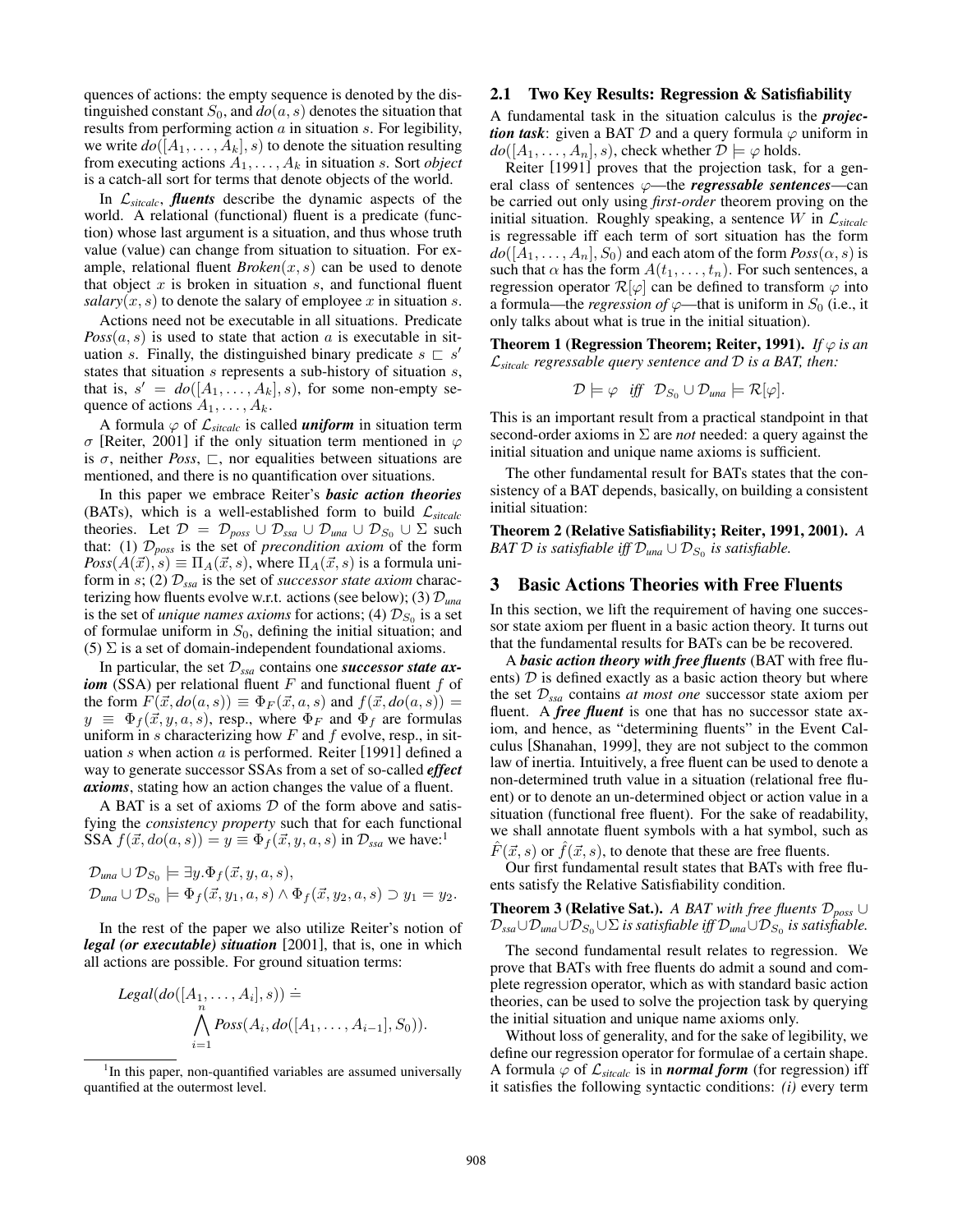of sort action in  $\varphi$  is of the form either  $A(\vec{u})$  or  $a(\vec{u})$ , where *A* is a constant of sort action, *a* is a variable of sort action and every component of tuple  $\vec{u}$  is either a constant or a variable of sort object; and *(ii)* every atomic formula in  $\varphi$  mentioning a fluent is of the form either  $F(\vec{u}, \sigma)$  or  $f(\vec{u}, \sigma) = v$ , where *F* is a relational fluent,  $f$  is a functional fluent,  $\sigma$  is a term of sort situation (where every term of sort action satisfies condition (i)), every component of  $\vec{u}$  is a variable or a constant of sort object, and *v* is a variable or a constant of sort object.

It is not difficult to see that, by using some extra variables, every formula  $\varphi$  of  $\mathcal{L}_{\text{sticalc}}$  can be transformed into a logically equivalent formula  $\mathcal{T}(\varphi)$  that is in normal form. In addition, if the original formula is regressable (see Section above), so will be its normal form equivalent. For instance, the formula

$$
\varphi \doteq F(c_1, f(s_1), do(A(c_1, g(c_3, do(B(c_4, h(x, s_2)), s_3))), S_0))
$$

is logically equivalent to the normal form formula:

$$
\mathcal{T}(\varphi) \doteq \exists y_1 \exists y_2 \exists y_3. [y_1 = f(s_1) \land y_2 = h(x, s_2) \land y_3 = g(c_3, do(B(c_4, y_2), s_3)) \land F(c_1, y_1, do(A(c_1, y_3), S_0))].
$$

By assuming formulae are in normal form, a simpler regression operator can be defined, as it is not necessary to roll back fluents in a special order in terms of prime functional fluents [Reiter, 2001, Definition 4.7.1].

Next, given a *regressable formula*  $\varphi$  *in normal form*, the *regression operator*  $\mathcal R$  *over*  $\varphi$ , denoted by  $\mathcal R[\varphi]$ , is inductively defined following [Reiter, 2001, Definition 4.7.4]. Concretely, assume first that  $\varphi$  is an atomic formula:

- If  $\varphi$  does not mention any fluent (i.e., it is a rigid atom), *only mentions free fluents,* or is of the form  $F(\vec{u}, S_0)$  or  $f(\vec{u}, S_0) = v$ , then  $\mathcal{R}[\varphi] = \varphi$ .
- If  $\varphi$  is of the form  $F(\vec{u}, do(\alpha, \sigma))$ , where *F* is a non-free relational fluent with successor state axiom  $F(\vec{x}, do(a, s)) \equiv \Phi_F(\vec{x}, a, s)$ , then assuming that all quantified variables in  $\Phi_F(\vec{x}, a, s)$  are renamed to be distinct from the variables in  $F(\vec{u}, do(\alpha, \sigma))$ , we have that  $\mathcal{R}[\varphi] = \mathcal{R}[\mathcal{T}(\Phi_F(\vec{u}, \alpha, \sigma))].$
- If  $\varphi$  is of the form  $f(\vec{u}, do(\alpha, \sigma)) = v$ , where f is a non-free functional fluent with successor state axiom  $f(\vec{x}, do(a, s)) = y \equiv \Phi_f(\vec{x}, y, a, s)$ , then assuming that all quantified variables in  $\Phi_f(\vec{x}, y, a, s)$  are renamed to be fresh, we have that  $\mathcal{R}[\varphi] = \mathcal{R}[\mathcal{T}(\Phi_f(\vec{u}, v, \alpha, \sigma))].$
- If  $\varphi$  is of the form  $Poss(A(\vec{u}), \sigma)$ , where the precondition axiom for *A* is  $Poss(A(\vec{x}), s) \equiv \Pi_A(\vec{x}, s)$ , then assuming that all quantified variables of  $\Pi_A(\vec{x}, s)$  are renamed to be fresh, then  $\mathcal{R}[\varphi] = \mathcal{R}[\mathcal{T}(\Pi_A(\vec{u}, \sigma))].$

For non-atomic formulas,  $\mathcal{R}[\varphi]$  is defined as usual: (1) if  $\varphi = \neg \psi$ , then  $\mathcal{R}[\varphi] = \neg \mathcal{R}[\psi]$ ; (2) if  $\varphi = \psi_1 \wedge \psi_2$ , then  $\mathcal{R}[\varphi] =$  $\mathcal{R}[\psi_1] \wedge \mathcal{R}[\psi_2]$ ; and (3) if  $\varphi = \exists x \psi$ , then  $\mathcal{R}[\varphi] = \exists x \cdot \mathcal{R}[\psi]$ .

As with standard BATs, the regression operator yields a formula whose validity can be checked by considering only the initial state and the unique name axioms for actions.

**Theorem 4 (Regression).** *Suppose*  $\varphi$  *is a regressable sentence of Lsitcalc and D is a BAT with free fluents. Then:*

$$
\mathcal{D}\models \varphi \quad \text{iff} \quad \mathcal{D}_{S_0}\cup \mathcal{D}_{\text{una}}\models \mathcal{R}[\varphi].
$$

It is important to note that the formula  $\mathcal{R}[\varphi]$  may *not* be uniform in  $S_0$ , as free fluents are not "rolled back" by  $R$  and hence will be left with a situation term in their last argument different from  $S_0$ . Nonetheless, because such fluents have no constraint whatsoever, the special interpretation of situations given by the foundational axioms in  $\Sigma$  is irrelevant. Thus, the non-uniform formula that is left can still be checked against  $\mathcal{D}_{S_0} \cup \mathcal{D}_{una}$  (with no special interpretation of situations).

#### 4 Non-Deterministic Actions

An important feature of dynamic systems that our BATs can represent is actions with non-deterministic effects. A standard approach to modeling such actions is to associate an action with a set of effects. For example, the action of rolling a dice can be captured with a combination of a successor state axiom and a precondition axiom as follows:

$$
diceNo(d, do(a, s)) = n \equiv
$$
  
\n
$$
(a = \text{ROLL}(d) \land \hat{v}(d, s) = n) \lor
$$
  
\n
$$
(diceNo(d, s) = n \land a \neq \text{ROLL}(d));
$$
  
\n
$$
Poss(\text{ROLL}(d), s) \equiv [\hat{v}(d, s) \ge 1 \land \hat{v}(d, s) \le 6)].
$$

The SSA states that the dice's top number is equal to the value of  $\hat{v}(d, s)$ , a free fluent, while the precondition axiom, following Bacchus *et al.* [1995]'s idea for modeling noisy sensors, constrains the value of  $\hat{v}(d, s)$  to be between 1 and 6 (otherwise, the action of rolling the action is not legally executable). Note that the free fluent  $\hat{v}(d, s)$  has *d* as an argument, allowing a possibly different assignment to each dice.

Then, to verify whether a certain property *Q* holds in a ground situation *S*, we check whether  $\mathcal{D} \models \text{legal}(S) \supset$ *Q*(*S*). Observe that this disregards models where *S* is not legal. Thus, by exploiting our regression result (Theorem 4) it is possible to prove that  $\mathcal{D} \models \text{legal}(do(\text{ROLL}(d_1), S)) \supset$  $\bigvee_{i=1}^{6} \text{diceNo}(d_1, \text{do}(\text{ROLL}(d_1), S)) = i$  whereas, for any  $k \notin \{1, \ldots, 6\}, \mathcal{D} \models \text{Legal}(do(\text{ROLL}(d_1), S)) \supset$  $\neg (diceNo(d_1, do(ROLL(d_1), S)) = k).$ 

More complex situations that involve arbitrary nondeterministic effects can also be accommodated in our BATs. Consider for example the *Liar's dice* game, popular in South America, in which players place a number of dices (typically 5) in a opaque cup. In one shot, all players roll the dice by turning their cups upside down onto the table. The game goes from here, but we just focus on how we can model the turning of all cups with a *single* non-deterministic action, TURNALL.

We use fluent  $in(d, c, s)$  to state that the dice  $d$  is in cup  $c$ in situation *s*. Now the SSA for fluent *diceNo* is as follows:

$$
diceNo(d, do(a, s)) = n \equiv
$$
  
(a = TURNALL  $\land \exists c \, in(d, c, s) \land \hat{v}(d, s) = n) \lor$   
(diceNo(d, s) = n  $\land$  (a  $\neq$  TURNALL  $\lor \neg \exists c \, in(d, c, s)$ )).

To restrict the range of  $\hat{v}$  to legal dice values, we use the precondition axiom:

$$
Poss(TURNALL, s) \equiv
$$
  
\n
$$
\forall d \, [(\exists c \, in(d, c, s)) \rightarrow (\hat{v}(d, s) \ge 1 \land \hat{v}(d, s) \le 6)].
$$

Note how using a free fluent, together with a combination of successor state and precondition axioms as above, allows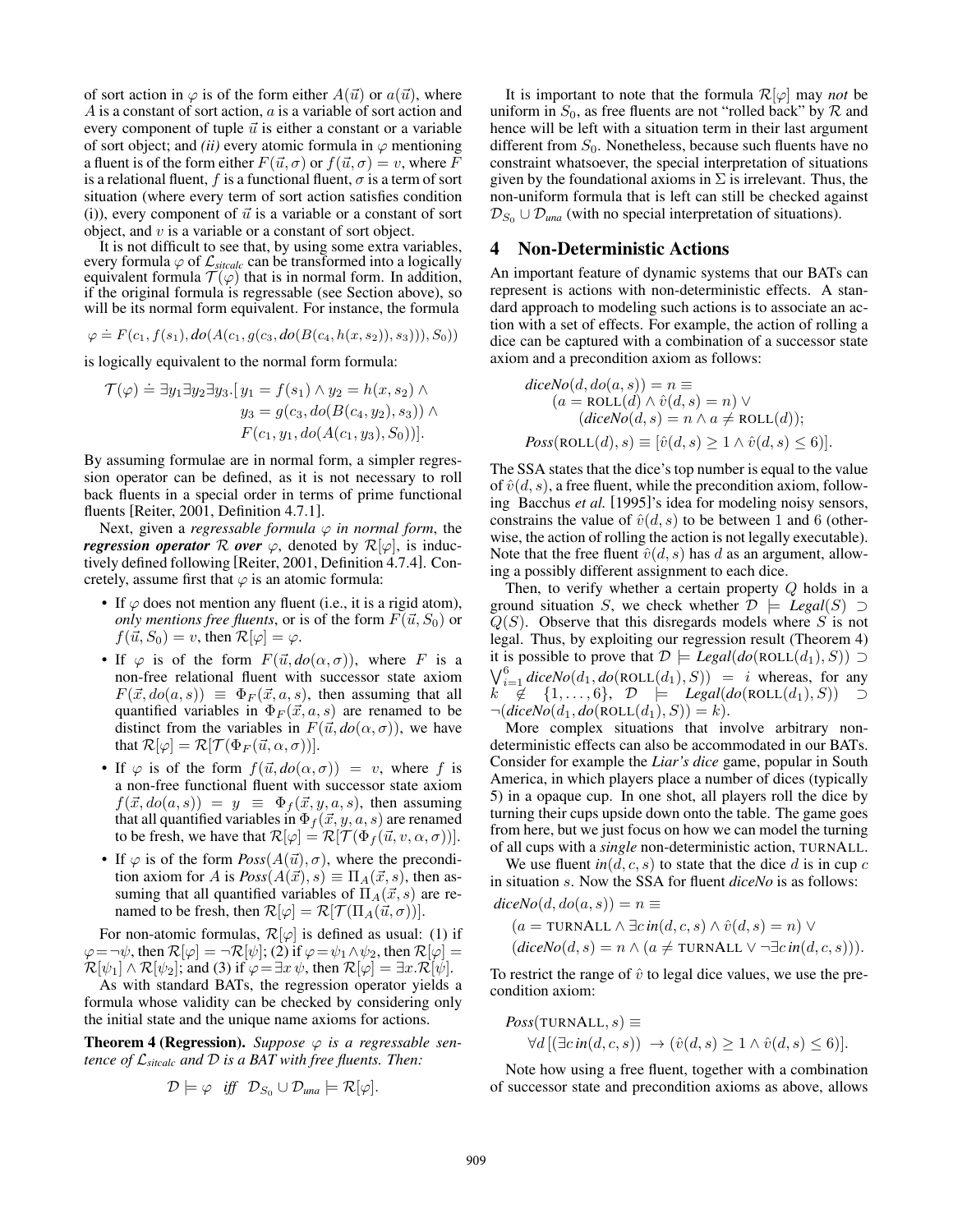us to model a rolling dice action that affects an arbitrary number of dices at the same time. It is not difficult to see how those axioms would look like for an action TURNCUP(*c*) to roll only those dices in cup *c*.

#### 5 Databases with Incomplete Information

A fundamental result about BATs shows they can be used to formalize the evolution of a database under a sequence of updates [Reiter, 1995]. For example, consider a relation *Teaches*(*did, pid, cid*) in a university database that stores, for every department with identifier *did*, the identifier *pid* of a professor teaching the course with identifier *cid*. A standard way to update this relation is by executing actions ADD(*did, pid, cid*) and DEL(*did, pid, cid*), which add and delete a tuple from the relation *Teaches*, respectively. This naturally gives rise to the following SSA for *Teaches*:

$$
Teachers (did, pid, cid, do(a, s)) \equiv
$$
  
\n
$$
a = ADD(di, pid, cid) \lor
$$
  
\n
$$
(Teaches (did, pid, cid, s) \land a \neq DEL(di, pid, cid)).
$$

Nonetheless, the formalization proposed by Reiter [1995] is not amenable to handling databases with *null values*. For example, we may need to record that a professor teaches a course for a specific department without knowing the identifier of the course. To do so, we would like an action ADD PD(*did, pid*) to add the fact that a professor with identifier *pid* teaches in a department with identifier *did*. Note that such an update *is* possible in a relational database, and will generate a tuple with a *null* value in the cell for the course identifier [Ramakrishnan and Gehrke, 2002]. Unfortunately within Reiter's BATs, any SSA for *Teaches* would specify every single value of a new tuple added by any action. Indeed, while the effects of actions ADD(*did, pid, cid*) and DEL(*did, pid, cid*) can be stated by the *effect axioms*:

$$
a = ADD(di, pid, cid) \supset \text{Teachers}(did, pid, cid, do(a, s)),
$$
  

$$
a = DEL(di, pid, cid) \supset \neg \text{Teachers}(did, pid, cid, do(a, s)),
$$

one we be tempted to write an effect axiom such as:

$$
a = ADD\_PD(di, pid) \supset
$$
  

$$
\exists x \text{ Teachers}(did, pid, x, do(a, s)), \quad (1)
$$

which expresses that ADD PD(*did, pid*) adds a tuple with some (unknown) value. Unfortunately, this axiom is not in the form allowed by Reiter [1995], which does not admit existential quantification in the consequent of the implication.

At this point, the notion of free fluent comes to the rescue. Indeed, the generation of an "unknown" value in axiom (1) can be naturally modeled by using a functional free fluent  $f$ :

$$
a = ADD\_PD(di, pid) \land cid = \hat{f}(s) \supset
$$
  
Teaches(idi, pid, cid, do(a, s)).

Note that  $\hat{f}$  should not have a successor state axiom since the value of *cid*, which is equal to  $\hat{f}(s)$ , should not be determined when the action ADD PD(*did, pid*) is executed. In addition, observe that  $\hat{f}$  has to be a fluent (i.e., with its last argument of sort situation), otherwise after multiple executions of action ADD PD(*did, pid*) professor *pid* would wind up teaching the same course in department *did*. Taking into account the new effect axiom, we obtain the following SSA for *Teaches*:

$$
Teachers (did, pid, cid, do(a, s)) \equiv
$$
  
\n
$$
a = ADD (did, pid, cid) \lor
$$
  
\n
$$
(a = ADD\_PD (did, pid) \land cid = \hat{f}(s)) \lor
$$
  
\n
$$
(Teaches (did, pid, cid, s) \land a \neq DEL (did, pid, cid)).
$$

Fluent  $\hat{f}$  above only has  $s$  as an argument in this example, since the action  $ADD_PD(did, pid)$  is meant to add just one tuple in a specific situation. However, an action can add several tuples in the same situation, in which case we will need to consider free functional fluents with extra arguments. For example, assume our database contains a relation *Aff*(*pid, did*), which indicates that the professor with identifier *pid* is affiliated to the department with identifier *did*. Moreover, assume that the execution of an action ADD AFF(*did*) has as effect that every professor affiliated with department *did* teaches a course in such a department. Since the specific course is not specified when executing ADD AFF(*did*), the effect of this action is modeled by using a functional free fluent  $\hat{g}$ :

$$
a = ADD_AFF(id) \land Aff(pid, did) \land
$$
  
 
$$
cid = \hat{g}(pid, s) \supset \text{Teaches}(did, pid, cid, do(a, s)).
$$

Notice that in this case *pid* cannot be removed as an argument of  $\hat{g}$ , as otherwise all the professors affiliated with the department *did* will end up teaching the same course as the result of executing ADD AFF(*did*).

Null values are widely used in theory and practice to represent missing information in databases. In relational database systems, only one symbol NULL is used to represent the presence of a null value, without assuming that nulls in different positions are equal. A way to formalize this semantics is by using different symbols for null values in different positions, which is what we are doing with a successor state axiom like the one before for *Teaches*. But free fluents allow us to go further, towards modeling more expressive database formalisms with incomplete information. For example, if we assume that relation *Teaches*(*did, pid, pname, cid*) also stores the name *pname* of professor with identifier *pid*, then when modeling the effect of action ADD PD(*did, pid*), we do not expect the name of the professor *pid* to change every time this action is executed. In fact, we expect this name to be the same over time even if we do not have it in the database. Thus, we would like to associate only one null value for professor *pid* that corresponds to his/her name, and which can be used in several different positions in the database. Such a database is called a Na¨ıve table [Imielinski and Jr., 1984; Abiteboul *et al.*, 1995], and its evolution can be formalized by using the following effect axioms:

$$
a = ADD\_PD(di, pid) \land cid = \hat{f}(s) \land \exists x \exists y \text{ Teachers}(x, pid, \text{name}, y, s) \supset \text{Teachers}(did, pid, \text{name}, cid, do(a, s)),
$$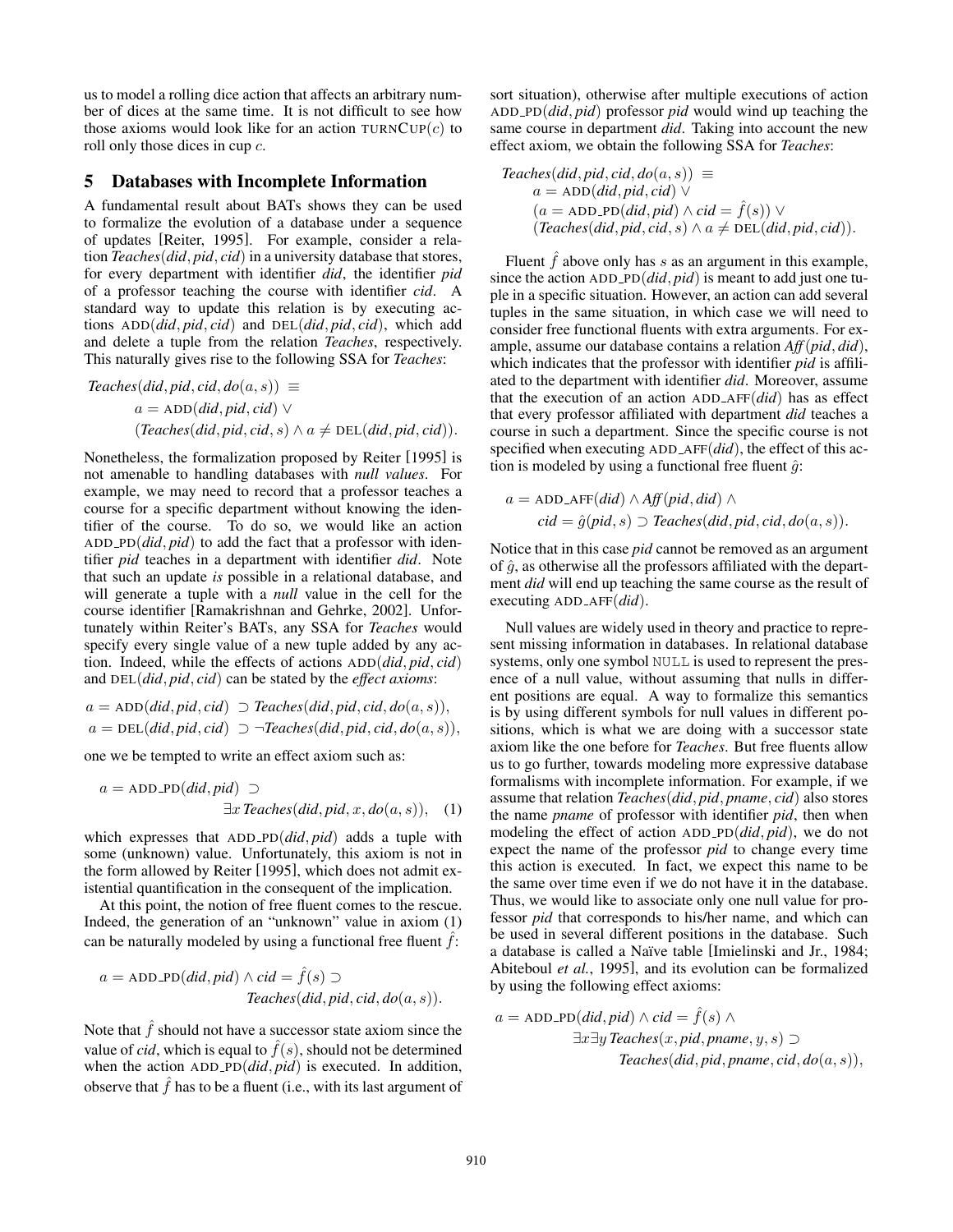$$
a = ADD\_PD(id, pid) \land
$$
  
\n
$$
\neg \exists x \exists y \text{ Teachers}(x, pid, \text{pname}, y, s) \land
$$
  
\n
$$
cid = \hat{f}(s) \land \text{pname} = \hat{h}(s) \supset
$$
  
\n
$$
\text{Teachers}(did, pid, \text{pname}, cid, do(a, s)).
$$

Note that when ADD PD(*did, pid*) is executed, if we find a name for professor *pid* in table *Teaches*, then this name is reused, even if it is a null value. Otherwise, the (unknown) name of the professor is created by using free fluent  $\hat{h}$ .

We can prove that our framework can specify update policies proposed for databases with incomplete information [Abiteboul and Grahne, 1985]. However, we focus on this section on how free fluents allow the specification of update policies that go beyond. Below, we give two such examples: data anonymization and the specification of general conditions on null values.

Anonymization. Consider the well-known area of *data anonymization* [Lakshmanan *et al.*, 2005; Tao, 2008; Zhou *et al.*, 2008]. In our university database, we would like to have an action to anonymize the information about professor identifiers, professor names and course identifiers in the table *Teaches*. We model this with action ANONYMIZE, that replaces every value by a null, and can be described by:

$$
a = \text{ANONYMIZE} \land \text{Teachers}(\text{did}, \text{pid}, \text{pname}, \text{cid}, s) \land
$$
\n
$$
x = \hat{f}_1(\text{pid}, s) \land y = \hat{f}_2(\text{pname}, s) \land z = \hat{f}_3(\text{cid}, s) \supset
$$
\n
$$
\text{Teachers}(\text{did}, x, y, z, \text{do}(a, s))
$$
\n
$$
a = \text{ANONYMIZE} \land \text{Teachers}(\text{did}, \text{pid}, \text{pname}, \text{cid}, s) \supset
$$
\n
$$
\neg \text{Teaches}(\text{did}, \text{pid}, \text{pname}, \text{cid}, \text{do}(a, s)).
$$

The first axiom replaces every occurrence of a professor identifier *pid* by the same unknown value  $\hat{f}_1$  (*pid*, *s*), and likewise for *pname* and *cid*. The second axiom removes existing tuples from the table. Notice that in this case *pid* cannot be removed as an argument of  $f_1$ , as otherwise all professors will end up having the same identifier as the result of executing ANONYMIZE, and likewise for  $f_2$  and  $f_3$ .

Even though data has been anonymized, its structure has not been lost. Indeed, immediately after action ANONYMIZE is executed, we can analyze sensitive information without revealing the identities of the entities involved. For example, consider the following query  $Q_1(s)$ :

$$
\exists did_1 \exists did_2 \exists pid \exists pname \exists cid (\text{
$$
\n
$$
Teaches(idid_1, pid, pname, cid, s) \land
$$
\n
$$
Teaches(idid_2, pid, pname, cid, s) \land did_1 \neq did_2),
$$

which asks whether there exist two different departments where the same professor is teaching the same course. Then we have that the answer to  $Q_1$  in  $S_0$  is true if and only if it is true in  $do$ (ANONYMIZE,  $S_0$ ); in other words, if  $D$  is the BAT with free fluents of our running example, then have that  $\mathcal{D} \models Q_1(S_0)$  if and only if  $\mathcal{D} \models Q_1(do(\text{ANONYMIZE}, S_0)).$ However, if we consider a more specific query  $Q_2(x, y, s)$ that asks for the identifiers and names of the professors that are teaching the same course in two different departments

 $\exists \text{did}_1 \exists \text{did}_2 \exists \text{cid}$  (*Teaches*( $\text{did}_1, x, y, \text{cid}, s$ )  $\wedge$ 

$$
Teaches(di d_2, x, y, cid, s) \wedge did_1 \neq did_2),
$$

and we have that  $\mathcal{D} \models Q_2(c, d, S_0)$  for a professor with identifier *c* and name *d*, then  $\mathcal{D} \not\models Q_2(c, d, do(\text{ANONYMIZE}, S_0))$ so the identity of this professor is not revealed.

Conditions on null values. Our formalism can also accommodate updates on Conditional tables [Imielinski and Jr., 1984; Abiteboul *et al.*, 1995], which allow to have global *conditions* on null values and to add or remove tuples according to some conditions. In what follows, we show an example of such updates but considering a more general condition on null values than those in [Imielinski and Jr., 1984; Abiteboul *et al.*, 1995]. Assume that in our running example the salary of professors is stored in a functional fluent *salary*(*did, pid, s*). Setting a specific salary value can be done via an action SET SAL(*did, pid,sal*). Here we go further, showing how to model an action SET SALR(*did, pid,salL,salH*), that sets the salary of a professor to a value within the range [*salL,salH*]? To represent the "unknown" value of the salary we use the effect axiom:

 $a = \text{SET\_SALR}(did, pid, salt, salt) \wedge$ 

$$
sal = \hat{f}(sall, sall, s) \supset salary(di, pid, do(a, s)) = sal,
$$

where  $\hat{f}(sall, sall, s)$  is a free functional fluent, whose range is restricted by including the following axiom in *Dposs*:

 $Poss(SET\_SALR(di, pid, salt, salt), s) \equiv$ 

 $[\hat{f}(sall, sall, s) \geq sall \land \hat{f}(sall, sall, s) \leq sall].$ 

Now to verify whether a query *Q* holds after the updates determined by situation *S*, we check whether  $\mathcal{D} \models \text{legal}(S) \supset$ *Q*(*S*). Recall that *Legal*(*s*) denotes whether situation *s* is executable, that is, whether the precondition of each action in *s* holds. For example, consider the query  $Q(x, s)$  =  $salary(math, p1, s) \geq x$ , which checks whether a Math professor with identifier *p*1 has a salary above the threshold *x*. In addition, consider action  $\alpha = \text{SET-SALR}(cs, p1, 50, 90)$  that updates the professor's salary to some value between \$50K and \$90K. Then, as expected, we obtain that:

 $\mathcal{D} \models \text{legal}(do(\alpha, S_0)) \supset \neg Q(100, do(\alpha, S_0)).$ This can be verified via regression:

 $\mathcal{R}[Legal(do(\alpha, S_0)) \supset \neg Q(100, do(\alpha, S_0))] =$ 

$$
(\hat{f}(50, 90, S_0) \ge 50 \wedge \hat{f}(50, 90, S_0) \le 90)) \supset
$$

 $\neg(f(50, 90, S_0) \ge 100)$ .

In fact, we have that (assuming arithmetic is incorporated in classical entailment *|*=):

$$
\mathcal{D}_{S_0} \cup \mathcal{D}_{una} \models
$$
  
( $\hat{f}(50, 90, S_0) \ge 50 \land \hat{f}(50, 90, S_0) \le 90)$ )  $\supset$   
–( $\hat{f}(50, 90, S_0) \ge 100$ ),

so  $\mathcal{D}_{S_0} \cup \mathcal{D}_{una} = \mathcal{R}[Legal(do(\alpha, S_0)) \supset \neg Q(100, do(\alpha, S_0))].$ As mentioned before, the result of the regression only needs to be checked against the initial situation and the set of unique name axioms, even if some free fluents are present. An analogous regression-based query can be performed to conclude that  $\mathcal{D}_{S_0} \cup \mathcal{D}_{una} \models \mathcal{R}[Legal(do(\alpha, S_0)) \supset Q(40, do(\alpha, S_0))].$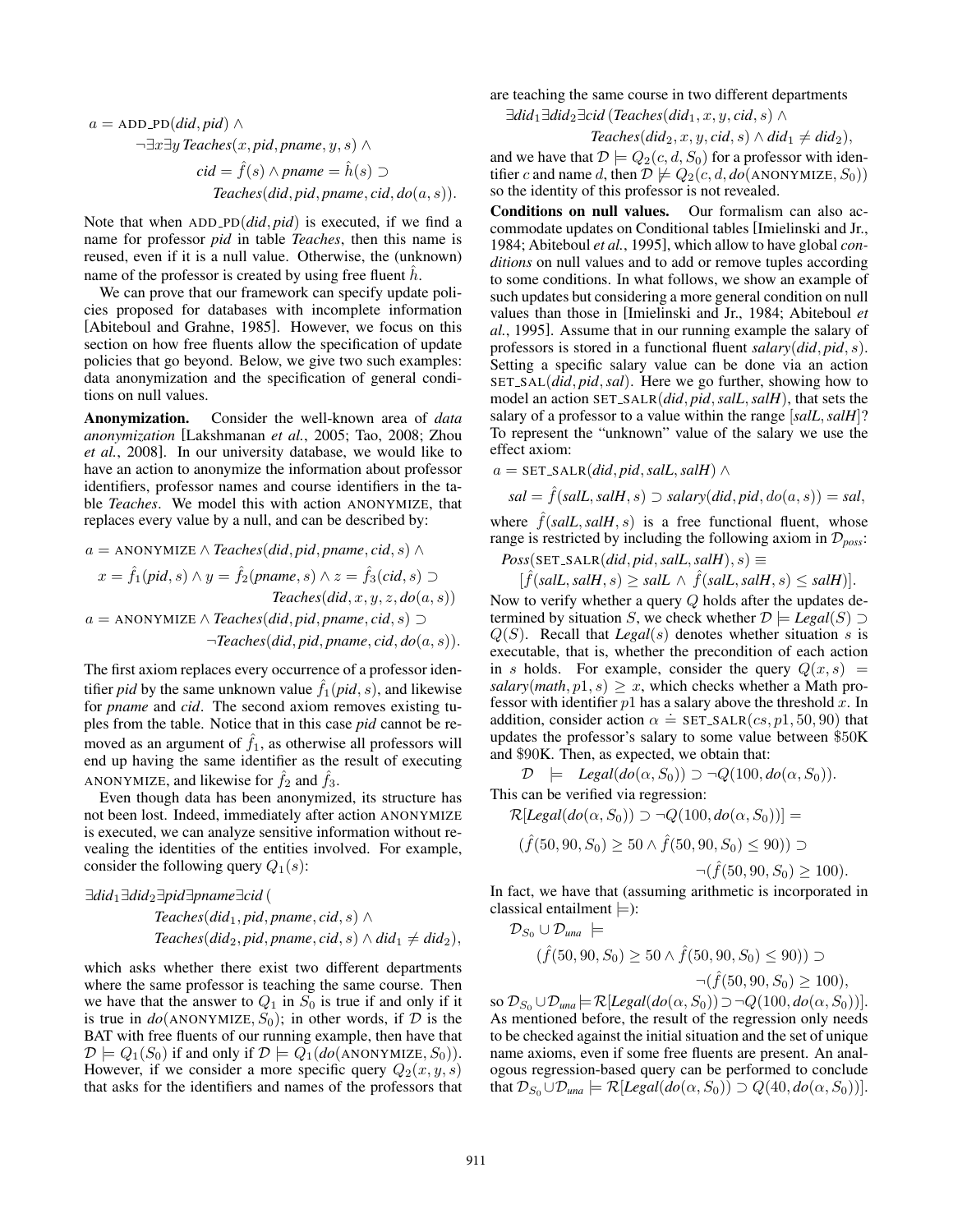### 6 Guarded Action Theories via Free Fluents

Guarded action theories [De Giacomo and Levesque, 1999; De Giacomo *et al.*, 2001] (GATs) are an extension of BATs, where successor state axioms are generalized with guard conditions of the form:

$$
\alpha(\vec{x}, a, s) \supset [F(\vec{x}, do(a, s)) \equiv \psi(\vec{x}, a, s)], \qquad (2)
$$

where  $\alpha(\vec{x}, a, s)$  and  $\psi(\vec{x}, a, s)$  are uniform in *s*. Formula  $\alpha(\vec{x}, a, s)$  is the *guard* of the axiom denoting the conditions under which the causal law encoded in  $\psi(\vec{x}, a, s)$  applies.<sup>2</sup> In a GAT, each fluent can have zero, one, or more *guarded successor state axioms* (GSSAs) of the above form.

Guarded theories allow for expressing incomplete knowledge in the causal laws of the domain and accommodate the principle of occlusion [Sandewall, 1994]: in some circumstances, the effect of actions on a fluent are unknown and the common sense *law of inertia* does not apply. For example, if the robot is alone in the building, the state of doors are completely determined by the robot's open and close actions:

Alone(s)  $\neg$  $DoorOpen(x, do(a, s)) \equiv$  $a = \text{OPEN}(x) \vee (\text{DoorOpen}(x, s) \wedge a \neq \text{CLOSE}(x)).$ 

Generalized Regression. De Giacomo and Levesque [1999] provided a *generalized* form of regression for GBATs, but one that is "tricky, because of the interaction between the various GSFAs and GSSAs, requiring us to solve (auxiliary) projection tasks at each step." Concretely, the generalized regression requires that the theory *entails the guards* of all used GSSAs: a formula  $\varphi$  can be regressed to a formula  $\psi$  in a theory  $\Sigma$ , iff for each fluent  $F(\vec{t}, do(\alpha, \sigma))$  mentioned in  $\varphi$  there exists a GSSA as in (2) such that  $\Sigma \models \alpha(\vec{t}, \alpha, \sigma)$ .

While De Giacomo and Levesque claimed that this type of regression achieves a "sensible compromise between syntactic transformations and logical reasoning," the fact is that, unlike regression for BATs, it relies on logical reasoning to decide which GSSAs to apply.

# 6.1 Representing GSSAs Using Free Fluents

We show here that, under plausible assumptions on GSSAs, allowing free fluents in BATs is enough to capture GATs. This is significant in that regression with no logical reasoning can also be applied to guarded theories.

So, given a set of  $n \geq 0$  GSSAs for  $F(\vec{x}, s)$  of the form:

$$
\alpha_i(\vec{x}, a, s) \supset [F(\vec{x}, do(a, s)) \equiv \phi_i(\vec{x}, a, s)],
$$

with  $i \in \{1, \ldots, n\}$ , we define its corresponding SSA as:

$$
F(\vec{x}, do(a, s)) \equiv \left[\bigvee_i \alpha_i(\vec{x}, a, s) \land \phi_i(\vec{x}, a, s)\right] \lor \left[\bigwedge_i \neg \alpha_i(\vec{x}, a, s) \land \hat{H}(\vec{x}, a, s)\right],
$$

where  $\hat{H}(\vec{x}, a, s)$  is a free relational fluent. If a fluent *F* has no GSSA, then its SSA is just  $F(\vec{x}, do(a, s)) \equiv H(\vec{x}, a, s)$ .

When the GSSAs for a fluent respect a certain coherency among each other, the transformed successor state axiom captures all corresponding GSSAs. Concretely, a set of GSSAs for fluent  $F(\vec{x}, s)$  as above is *coherent* if for every pair of  $GSSA$  *i*,  $j \in \{1, \ldots, n\}$ ,  $\Sigma \cup \mathcal{D}_{una}$  entails

$$
\alpha_i(\vec{x}, a, s) \wedge \alpha_j(\vec{x}, a, s) \supset [\phi_i(\vec{x}, a, s) \equiv \phi_j(\vec{x}, a, s)].
$$

The following result states that coherent GSSAs can be combined together into a single successor state axiom, such that the original GAT theory and the resulting BAT with free fluents agree on every formula in the original vocabulary.

**Theorem 5.** Let  $D$  be a GAT with coherent fluents, and  $D'$  be *the BAT with free fluents obtained by replacing all GSSAs of each fluent with the combined SSA as above. Then, for every formula*  $\varphi$  *in the vocabulary of*  $\mathcal{D}$ *:*  $\mathcal{D} \models \varphi$  *iff*  $\mathcal{D}' \models \varphi$ *.* 

It follows that, for coherent theories, we obtain a *complete* form of regression for guarded theories, that is, we can *always* regress formulas regardless of the truth of the guards. (Note that non-coherent GATs may translate into consistent BATs.)

Let us close the section with an example. Consider the guarded theory with GSSAs:

• True 
$$
\supset [G(do(a, s))] \equiv G(s)],
$$

• True 
$$
\supset [F(do(a, s)) \equiv G(s)],
$$

•  $G(s) \supset [W(do(a, s))] \equiv True],$ 

and an empty  $\mathcal{D}_{S_0}$ . Then, the formula:

$$
\Phi \doteq F(do(\alpha, S_0)) \supset W(do(\alpha, S_0)) \tag{3}
$$

cannot be regressed using generalized regression [De Giacomo and Levesque, 1999], as the theory does not entail  $G(S_0)$ , which is necessary to regress fluent  $W(s)$ .

Now, the corresponding theory with free fluents includes SSAs  $G(do(a, s)) \equiv G(s)$  and  $F(do(a, s)) \equiv G(s)$  for fluents  $G(s)$  and  $F(s)$ , and the following SSA for  $W(s)$ :

$$
W(do(a,s)) \equiv G(s) \vee \neg (G(s) \wedge \hat{H}(a,s)).
$$

By using regression for theories with free fluents, as described before, we obtain that formula  $\Phi$  regresses to

$$
G(S_0) \supset [G(S_0) \vee \neg (G(S_0) \wedge \hat{H}(\alpha, S_0))],
$$

which turns out to be a tautology. By Theorem 5, this indicates that  $\Phi$  holds in the original guarded theory.

#### 7 Related Work

Other languages for reasoning about action have also been extended to provide support for non-determinism. The Event Calculus logical language supports various kinds of nondeterministic causal laws [Miller and Shanahan, 2002]. In one of these forms, the so-called *determining fluents* [Shanahan, 1999] are used. Such fluents are analogous to our free fluents: their truth value is not determined initially or by any other causal law, and they are used to condition the effect that becomes active depending on how they are interpreted. In the Event Calculus, undetermined fluents are natural because there are no requirements for successor state axioms for fluents, like in Reiter's BATs.

The *A* language [Gelfond and Lifschitz, 1993] has also been extended with nondeterminism by Kartha and Lifschitz [1994]. Rather than using free fluents, Kartha and Lifschitz define a specific operator for specifying incomplete

<sup>&</sup>lt;sup>2</sup>Standard successor state axioms can be represented using the trivial *True* guard. For simplicity, we do not consider here sensors.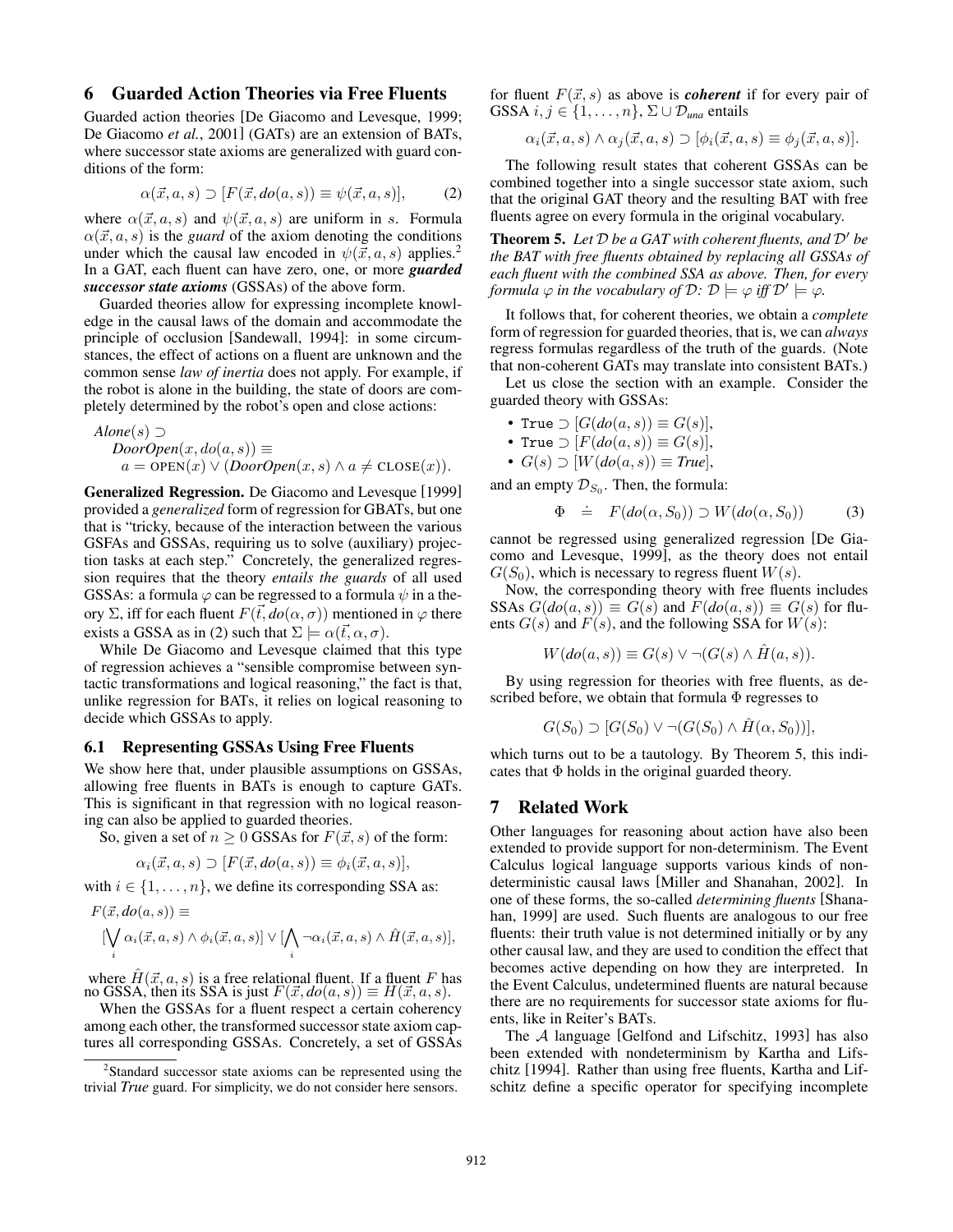causal laws, and provide a logical account of this operator via logical circumscription.

Dynamic Linear Time Temporal Logic (DLTL) [Giordano *et al.*, 2001] is a language for reasoning about action in which it is required to mention whether or not a fluent *f* will respect the *law of intertia* after performing an action *a*. Our coin toss example could be modeled in this framework by explicitly specifying that fluent *Heads* does not satisfy the law of inertia after performing action *T oss*. While formulae analogous to successor state axioms can be directly specified in DLTL for fluents that are not affected by a non-deterministic action, a potentially large number of frame axioms seem to be needed to specify fluents that are.

In the Situation Calculus, the approaches most related to ours are those by Delgrande and Levesque [2013] (with regression treated in [Belle and Levesque, 2014]) and Pinto *et al.* [2000]. Both provide mechanisms to associate a nondeterministic action with a number of *deterministic* actions. In our dice example, Delgrande and Levesque's axiom:

$$
Alt(\text{ROLL}(d), \text{DETROLL}(d, n), 0, s) \equiv 1 \le n \land n \le 6 \quad (4)
$$

would establish that the deterministic action DETROLL(*d, n*), which sets the top of dice *d* to *n*, is a possible choice of "nature" when an agent executes action  $ROLL(d)$ . Similarly, Pinto *et al.* replace regular actions with pairs of the form  $\langle \text{ROLL}(d), \text{DETROLL}(d, n) \rangle$  for every possible value of *n*.

In these two approaches the parameters of deterministic actions arguably *simulate* non-deterministic values (in our example, the dice's top after performing  $\text{DETROLL}(d, n)$  becomes equal to parameter *n*). As such, it is not immediately obvious how to use them to model non-deterministic actions like those in our Liar's Dice and anonymization examples (see Sections 4 and 5, respectively). Intrinsic to both examples is the setting of multiple, unbounded non-deterministic values by performing a single non-deterministic action. For instance, notice that replacing the right-hand side of (4) by  $\exists c \text{ in } (d, c, s) \land 1 \leq n \land n \leq 6$ , would not allow to model correctly the action TURNALL in our Liar's Dice example, as we would be indicating that both *d* and *n* are possible choices of "nature." A possible, but non-trivial way out for these approaches would be to provide support to associate a nondeterministic action with a sequence of deterministic actions of unbounded length.

Another epistemic related approach in the Situation Calculus is that of Demolombe and Pozos Parra [2000] (studied further by Petrick and Levesque [2002]). Here fluents of the form  $KF$  and  $K\neg F$  are used to express that "fluent  $F$ is known to be true (respectively, false)". This framework allows expressing some non-deterministic actions by modeling the fluents affected by them at the knowledge level. For example in our coin toss example *KHeads* and *K¬Heads* could be used to express that we know the coin is heads-up and tails-up respectively. Queries then need to refer to this particular fluent representation. It is not immediately obvious how null values can be modeled using this approach because, intuitively, knowledge (or lack of knowledge) can only refer to complete tuples.

## 8 Discussion and Future Work

In this work, we have shown that simply relaxing the "one SSA per fluent" requirement on Situation Calculus BATs [Pirri and Reiter, 1999; Reiter, 2001] allows for convenient specification of various types of incompleteness in causal laws without giving up any of the original properties. Concretely, we studied the "free fluent technique" in BATs, a technique which has arguably been already introduced and used in the Event Calculus [Shanahan, 1999; Miller and Shanahan, 2002] and Sandewall [1994]'s Feature and Fluents reasoning about action formalisms in the '90s. It is then remarkable that such a technique had not been studied yet within the Situation Calculus. We showed this technique has broad applications and that it can simulate some existing extensions of the Situation Calculus and, hence, that it is more general than these. Furthermore, we extended key theorems of the Situation Calculus to free fluents.

It turns out, maybe surprisingly, that free fluents can be compiled away using *static* relations, yielding then standard BATs. Informally, this is because, due to Relative Satisfiability (Theorem 3), the situation argument of free fluents is independent from the foundational axioms:

Theorem 6. *Given a BAT with free fluents D, which allows models with infinite objects, there exists a standard BAT*  $\mathcal{D}'$ *and a rewrite*  $\varphi'$  *of any formula*  $\varphi$  *s.t.*  $\mathcal{D} \models \varphi$  *iff*  $\mathcal{D}' \models \varphi'$ *.* 

The theory  $D'$  above is arguably very convoluted. Among other things, it involves the use of static functions for nondeterministic values, each of which requires an *index* parameter which must be updated (incremented) by each action.

We close by pointing out two options for future work that we are interested on. First, we would like to investigate the use of GOLOG-like high-level programs [Levesque *et al.*, 1997] as a complex mechanism for database update. For example, the non-deterministic program:

$$
\delta = \pi \mathit{sal}.(\mathit{sal} \geq \mathit{salL} \land \mathit{sal} \leq \mathit{salH});
$$
SET-SAL( $did$ ,  $pid$ ,  $sal$ ),

can achieve the update discussed before to set the salary of professor *pid* on department *did* to an unspecified value that falls within the range [*salL,salH*].

Secondly, a side issue which came up while encoding guarded theories into theories with free fluents is the lack of a principled methodology on how to build guarded successor state axioms from effect axioms, as available for Reiter's standard basic action theories. We believe it is possible to obtain guarded successor state axioms from basic effect axioms, but under a more sophisticated explanation closure assumption than the ones used for basic action theories.

#### Acknowledgments

We acknowledge the support of the Australian Research Council (DP120100332) and the Millennium Nucleus Center for Semantic Web Research under Grant NC120004. This work originated as part of a Visiting Professorship of the last author from the School of Engineering at Universidad Catolica de Chile. We thank the anonymous reviewers for ´ their feedback which was helpful to improve the article final version.